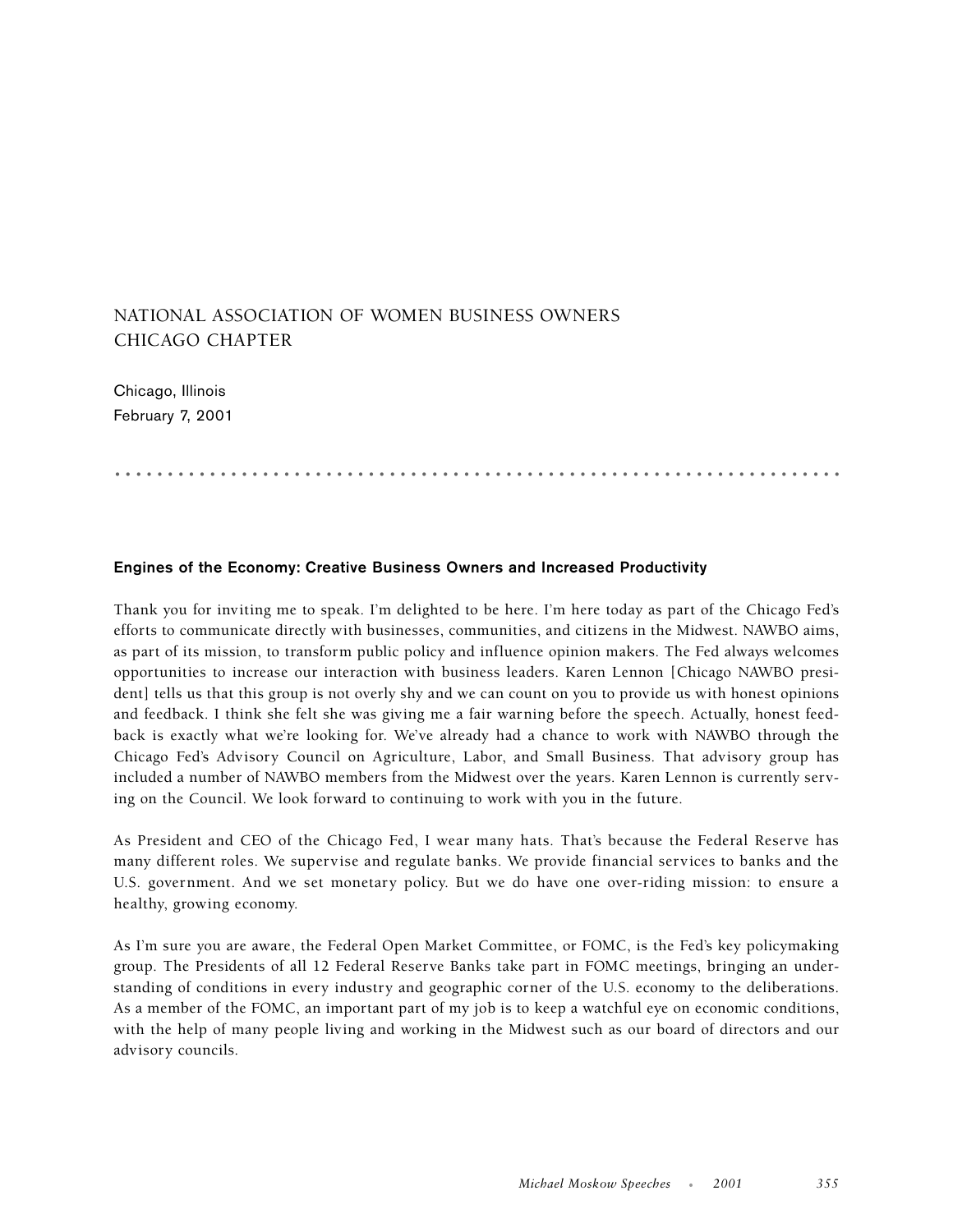Recently, of course, economic conditions changed quickly and dramatically. That change was all the more dramatic because of the economic successes of the past decade. We've been fortunate to live in a time of unrivaled prosperity. We've achieved some remarkable economic milestones — the longest expansion in our history; the lowest unemployment rate in 31 years; and a slow, but generally steady, deceleration in inflation. That last achievement is very important. Far from seeing a conflict between low inflation and strong growth, I believe the environment of greater price stability has been an important factor that has made strong growth possible. Perhaps our most remarkable achievement, however, has been the significant acceleration in productivity growth that took hold around mid-decade. This is my main topic for today: Productivity growth and its key role as the engine of the 1990s expansion. But before turning to that important subject, let me make a few comments about some more recent economic developments.

Looking back, we see 2000 as a year of transition. March is known for coming in like a lion and going out like a lamb. That's also the economic tale of 2000—strong beginning; weak at the end. As 2000 began, there were few signs of slower growth on the horizon. During the first quarter, consumer spending increased at the fastest pace in 17 years and more autos and light trucks were sold than ever before. Some slowing from the rapid growth of the first quarter was to be expected. Back in 1999, the economy was expanding at an unsustainable rate and inflationary pressures were starting to build, which is why the Fed increased its target for the federal funds rate six times between June 1999 and May 2000. The Fed's expectation was that the economy would return to a more sustainable pace of growth as the year progressed. But as we moved through the second half, the economy downshifted more sharply and quickly than anticipated. The current slowness is certainly a response to tighter monetary policy. But only in part. There are other factors at work. Energy prices increased. We experienced adverse weather conditions. There was less stimulus from the so-called "wealth effect." And it seems likely that some consumer demand, particularly for big-ticket items, had already been satisfied during earlier periods of rapid consumption growth.

With sales slowing, inventories started to mount, and the manufacturing sector softened noticeably in the second half. By the fourth quarter, industrial production declined. At the same time, employment growth began to slow. Nevertheless, there were some bright spots. Falling mortgage rates bolstered the housing sector. Productivity growth continued to be strong. Inflationary pressures, outside the energy area, subsided. And the unemployment rate held near 4 percent, although it increased slightly to 4.2 percent during January.

As I'm sure you know, the FOMC reduced the target for the federal funds rate twice in January, each time by half of a percentage point. These actions reduced the fed funds rate target from 6½ percent to 5½ percent. The FOMC noted in its January 31 statement that weakness in the economy, combined with contained inflationary pressures, "called for a rapid and forceful response of monetary policy."

We have entered yet another stretch of uncharted waters in our economic history. The outlook for this year is very uncertain. But our expectation at the Chicago Fed for 2001 is that we will see a reversal of last year's performance, with a slow first half followed by a stronger second half. Clearly, demand has weakened faster than most businesses anticipated, and inventories relative to sales climbed above desired levels in many sectors. It appears that the cutbacks in production in response to high inventories may have been accelerated by new technologies that make sales information available more quickly than in the past. The good news is that this same technology should help increase the speed of the economy's rebound as inventories return to more desirable levels. And, as the FOMC statement noted, longer-term gains in productivity "exhibit few signs of abating and these gains, along with lower interest rates, should support growth of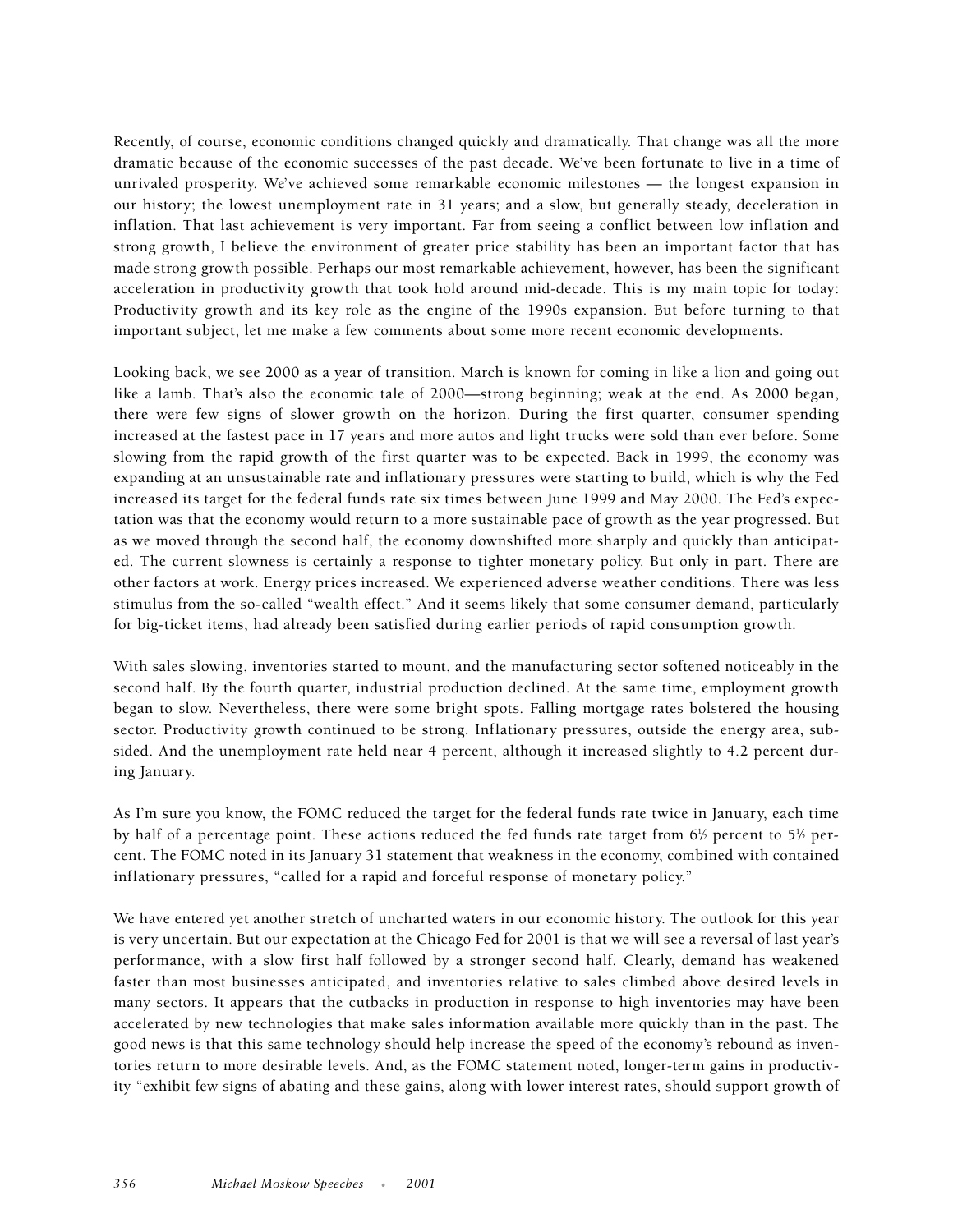the economy over time." What is encouraging is that faster productivity growth, which played a key role in our success during the last half of the 1990s, appears to owe little of its surge during the past few years to cyclical influences. That is, fundamental changes have improved the underlying productivity growth rate, giving us reason to believe that productivity growth will continue at relatively high levels even with slower economic growth. For the rest of my talk, I'd like to focus on productivity because it will play an important role in determining the health of the economy in the years to come.

So who plays the key role in increasing productivity growth? All of you. We at the Federal Reserve cannot directly increase America's productivity. Rather, it's your creativity and skills—your investment and management decisions—that determine our productivity. Thus, in a very real sense, the economic future is more in your hands than mine, or the hands of anyone at the Fed for that matter, including Alan Greenspan — but don't tell him I said that.

So what is productivity? Generally speaking, productivity refers to the real output produced per hour worked. For example, in the mid-1980s, it took nearly 8 man-hours to produce a ton of steel. Now it's less than 4. That's an increase in productivity of nearly 5 percent at an annual rate.

And why should you care about productivity? Because it has a direct effect on your real income — your ability to purchase goods and services. As workers become more productive, managers can afford to pay their staff more. Thus, as productivity growth goes up, so does the growth in real wages. In fact, over time real wages grow at about the same rate as productivity. So, increases in the rate of productivity are important because they drive the improvements in our standard of living.

Growth in productivity has varied over time. From 1948 until 1973, labor productivity growth averaged a solid 3 percent per year. During that period, real wages rose at about the same rate. But beginning around 1973, productivity growth dropped off dramatically. From 1973 until 1995, average annual productivity growth was only 1.4 percent, less than half the previous rate. Parents who had seen their real wages rise quickly witnessed far slower gains for their children.

Then around 1995 the productivity trend seemed to reverse itself again. From 1995 to 2000, average productivity growth returned to about 3 percent per year. And, just as in the 1950s and '60s, our real wages have grown at higher rates as well.

But the productivity story doesn't stop there. Productivity's effect on our real wages is similar to its effect on our national economy — our real Gross Domestic Product, or GDP. When we have higher rates of productivity growth, we have higher rates of GDP growth. For that reason, monetary policymakers are keenly interested in productivity growth. Not only does it affect our real wages, it affects the growth of our national economy.

So the key issue for both you and me is whether the most recent surge in productivity growth is a shortterm anomaly or a longer-term phenomenon. Though the answer is far from clear, closely examining productivity's components can give us some guidance.

Productivity growth is composed of three basic factors: capital deepening, labor quality improvement, and what economists like to call multifactor productivity. Let me briefly discuss the first two, so we can focus on the third.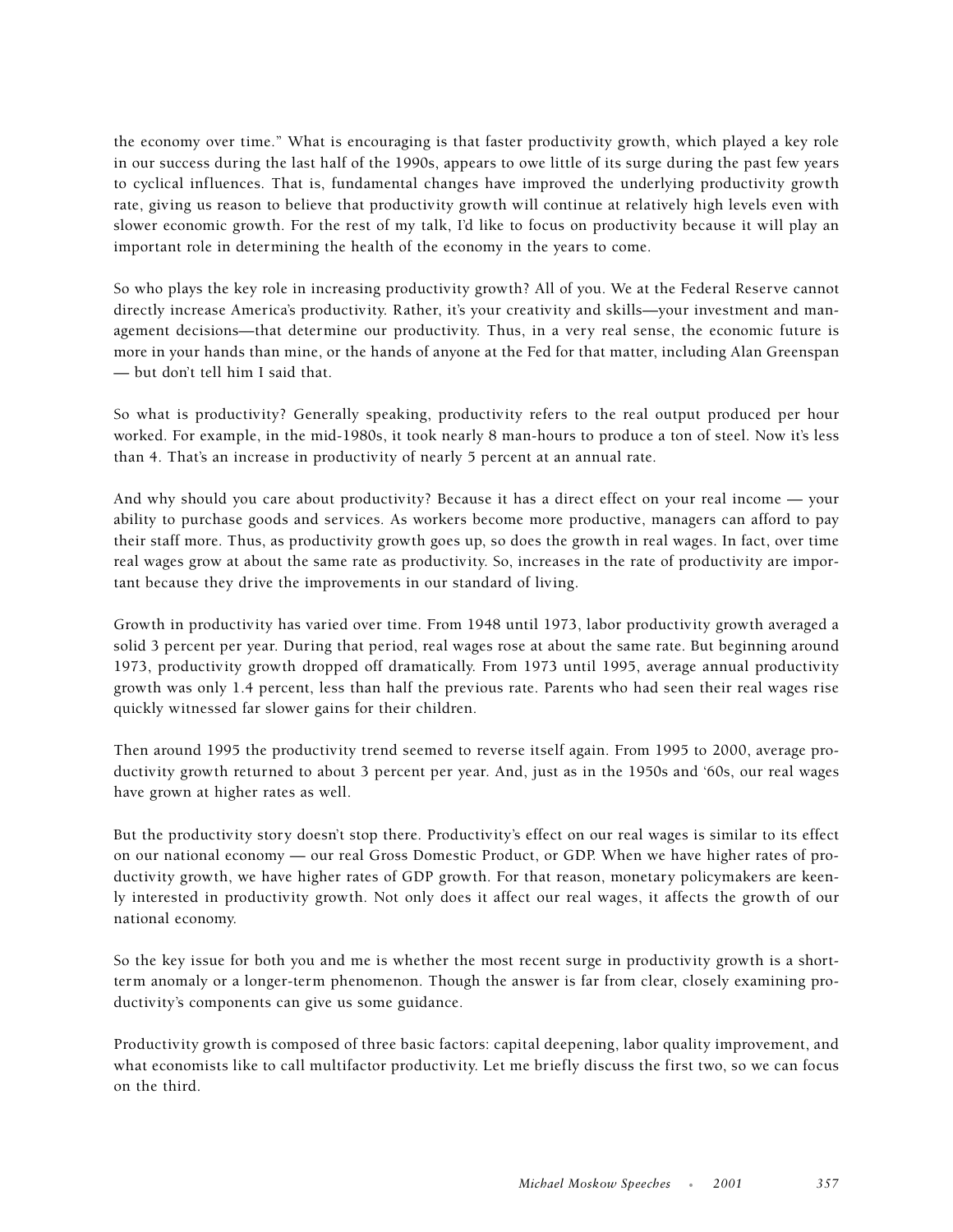Let's start with capital deepening. This means giving workers more tools or better quality tools by investing in more capital per worker. Obviously, capital deepening can have a big impact on worker productivity. A worker sitting on top of a Caterpillar tractor can move a lot more dirt than one armed only with a shovel.

In recent years, we've seen investment spending growth in the double digits. Growth in spending on hightech capital equipment and software was especially high, averaging 20 percent per year or more. Spending in this area accounts for about three-quarters of the record increase in overall investment spending. As a result, we've transformed the way we work. Back in 1984, only about 25 percent of Americans used a PC at work. I suspect only a small number of people in the audience haven't used a computer at least once in the past week.

Computers not only make us more productive, they also increase our flexibility to work on the road. By using a laptop or a Palm Pilot you can work anywhere — not merely when you are chained to your desk. For example, you could increase your productivity right now by checking your e-mails while listening to this speech — not that I'm encouraging you to do that.

Since 1995, the rate of capital deepening has increased, contributing to our higher productivity growth. In the early 1990s, official statistics suggest that capital deepening was responsible for about 0.5 percentage point of the 1.5 percent productivity growth we were experiencing. But from 1995 to 1998, the last year we have capital deepening data, that contribution increased to about 0.8 percentage point. Our analysis indicates that the trend towards capital deepening has continued in the last two years. The true contribution now could be easily above 1 percentage point. If so, the pace of capital deepening has more than doubled since the early 1990s, although it has slowed in the past few months.

The second factor contributing to the growth of labor productivity is improvement in worker skill levels, which includes education and experience. Clearly, education levels have improved over time. Sixty percent of those just starting their careers today have some post-high school education. For those near retirement, that figure is only around 40 percent. This pattern is age-old, each new generation of workers has more education than the last; as the average level of education increases, each new generation becomes more productive.

However, while important, the contribution of worker skill improvements to productivity growth has held steady at about 0.3 percentage point since the early 1990s. Thus this factor does not explain any of the increase in productivity growth since 1995. Changes in education and experience levels take place too slowly to account for the dramatic change we've seen in recent years.

The third and last factor is what economists call multifactor productivity growth, which, typical of many economic terms, does little to illuminate the subject it describes. It means gains that ultimately stem from innovation: innovation in technology, innovation in management processes, and what economists call creative destruction, the process by which firms that innovate replace those that don't. In the long run, the pace of innovation is the most important determinant of an economy's growth prospects.

Why is innovation so important? In a nutshell, innovation not only raises productivity directly, it also leads to the process of capital deepening. That's because firms are more likely to invest when the expected returns are high. And innovation is what brings about those high returns. So innovation drives current productivity improvement and sets the stage for future improvements by fostering capital deepening.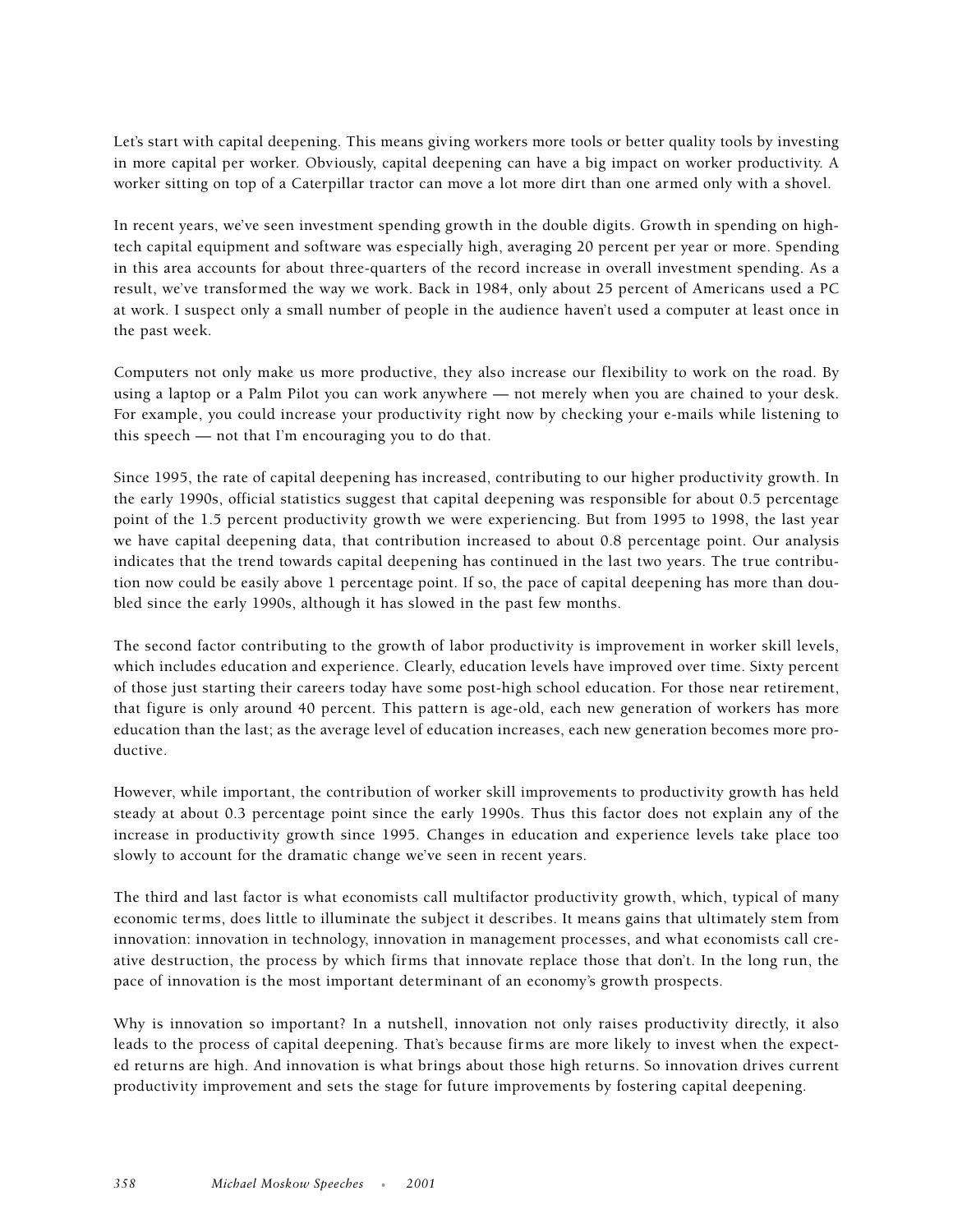Consider first the extraordinary technological advances we've seen in recent years. This innovation is conceptually distinct from capital deepening. It refers to the invention of new high-tech products, rather than simply firms' purchase of these products. Technological innovation by engineers, computer programmers, and others has been extremely rapid over the course of this expansion.

Only nine years ago, I served as Deputy United States Trade Representative; we had extensive negotiations to encourage the Japanese government to open their market to U.S. supercomputers. Those room-sized monsters cost millions of dollars because of their advanced processors. Now, equivalent computing power can be found on a network of high-end desktop computers. What a thought: countless hours negotiating over products, the equivalent of which can now be found on a shelf at Best Buy! It was technological innovation that allowed computer prices to fall so very rapidly, and which has facilitated their rapid spread throughout our offices, as part of the capital deepening process.

But high-tech wizards aren't the only innovators in our economy. Many innovations come in the way we do things, rather than what we use to do them. That's one aspect of productivity growth that tends to be overlooked but I think is very important. Managers are constantly finding better ways to enhance their firm's performance such as reducing inventory, improving logistics, and finding better ways to organize production and reduce inefficiency.

And management innovation means more than just manufacturing processes: people processes have been revamped during this expansion as well. Firms today truly see workers as human resources, and are creating work environments that foster problem solving. Some of the more inspired developments in human resources that have taken hold during this expansion include: work teams, flexible job assignments, and cross-training. Research suggests that these new practices can make a significant difference in productivity and product quality. That's why managers at all levels make such a difference in productivity and the success of individual companies over the long haul.

This brings me to the process of "creative destruction." An important part of productivity growth comes from firms that are innovative replacing those that are less so. Innovators rise to the top, while the less innovative are pushed out of the market. The resulting resource allocation leads to productivity improvements for the whole economy. So although some firms disappear, the process of creative destruction helps increase overall productivity in the long run.

Collectively, the direct gains in productivity due to innovation — the multifactor productivity gains have been the biggest factor in the better performance of productivity since 1995. According to data from the Bureau of Labor Statistics, between 1990 and 1995, multifactor productivity growth averaged only 0.6 percent. For the period 1995 to 1998, it jumped to 1.3 percent, a dramatic improvement that has likely continued over the last two years. This jump in the pace of innovation explains the majority of the increase in labor productivity growth relative to earlier in the 1990s, with the rest attributable to more rapid capital deepening. Improvements in labor quality held about steady.

These considerations leave me feeling cautiously optimistic about the future pace of productivity growth and the implications for our economy. It's difficult to say precisely how fast productivity can grow in the current environment. We'd all love to have another ten years of data on which to base our judgements. But despite the inevitable uncertainty, our current best estimate at the Chicago Fed is that the pace of productivity growth during the next couple of years will be similar to what we had in the 1950s and 1960s. As I said, productivity growth averaged about 3 percent per year during that period. But it's important to